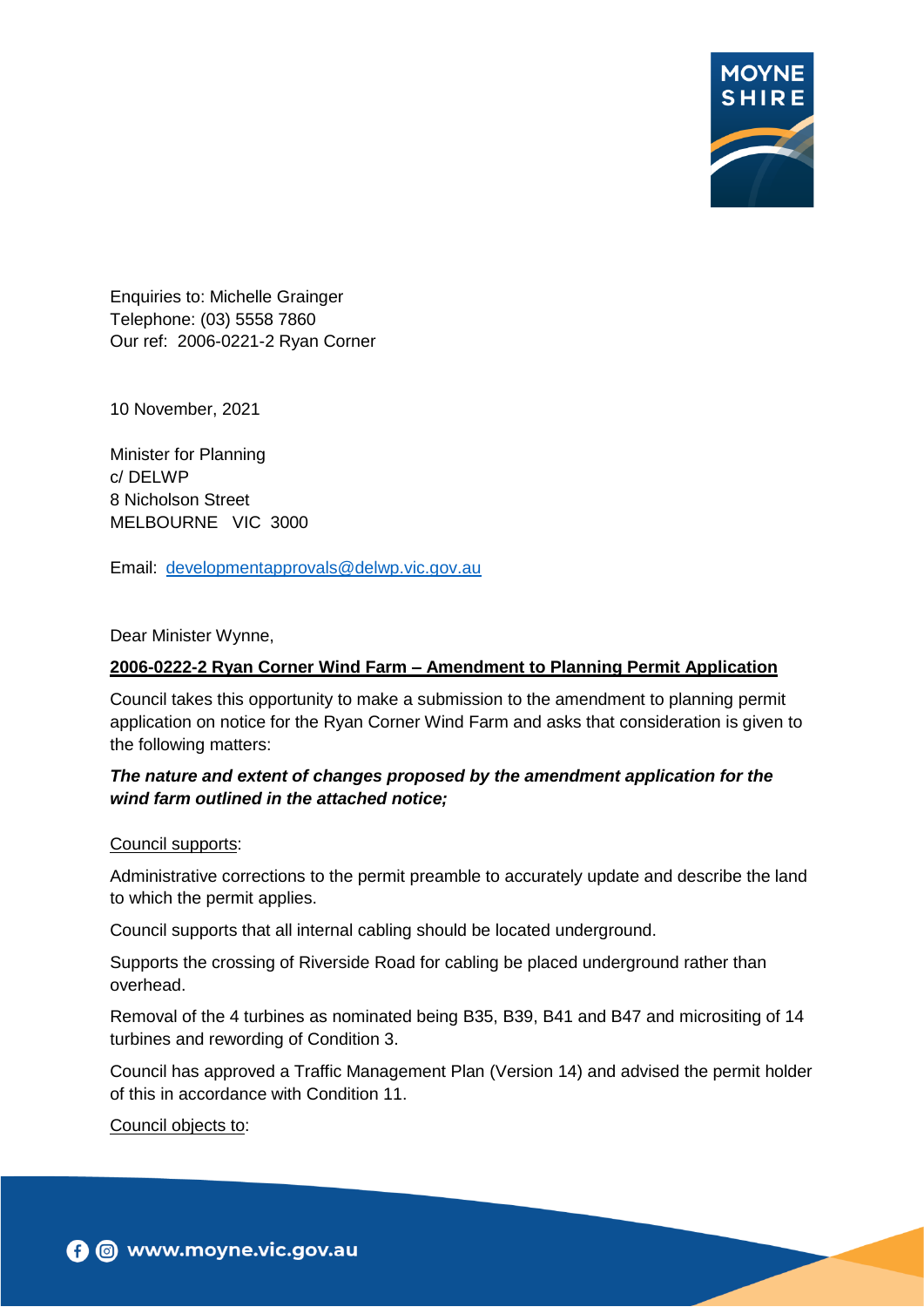

The removal of Condition 4 – landscaping of the on-site substation should still be required and be planned and located having regard to the issues raised in the bushfire management plan.

An onsite substation has an industrial appearance and is at odds with the rural landscape of the farming zone. The existing conditions to landscape the substation should be amended, not deleted as requested, to require a greater buffer between the substation and the planting to ensure bushfire safety.

Increase in the amount of native vegetation to be removed from 3.63 ha to 5.345 ha without demonstrating how further offsets can be provided for. Council suggests that if there is the need to remove native vegetation it would be appropriate for permit conditions to be strengthened and modified to provide for:

An independent monitor marking and supervising native vegetation removal on site;

Notification to DELWP Environment on when native vegetation is to be removed and provide the opportunity for inspection to ensure permit compliance within 10 days of the vegetation being removed.

Weed management protocols to be implemented and managed, immediately after and for a specified period, in the area where native vegetation has been removed.

## *Any significant detrimental effects which the amendment will have on the use and enjoyment of land;*

The increased hours of operation, management controls and increasing the size of the construction compound are sought by amendment to plans. Such amendments have the potential to increase detriment to neighbours.

It is a balancing act to ensure minimise the construction period by allowing longer working hours but also means there is little reprieve for neighbours and local community from construction activities over an 18 -24 month construction period.

The elements outlined in the report regarding the range of construction activities to occur during non-standard working hours should be reflected in endorsed management plans. It should require the permit holder to provide abutting landowners with a schedule of out of hour's works on a monthly basis and a construction contact to lodge and record all concerns and queries lodged.

Concern has been raised again about the impacts of noise, shadow flicker and blade glint. In assessing the amendment applications the Minister should be satisfied that the amended layout, lighting plan and noise assessment reports demonstrate that there is no greater impact than that assessed in the 2017 amendment applications.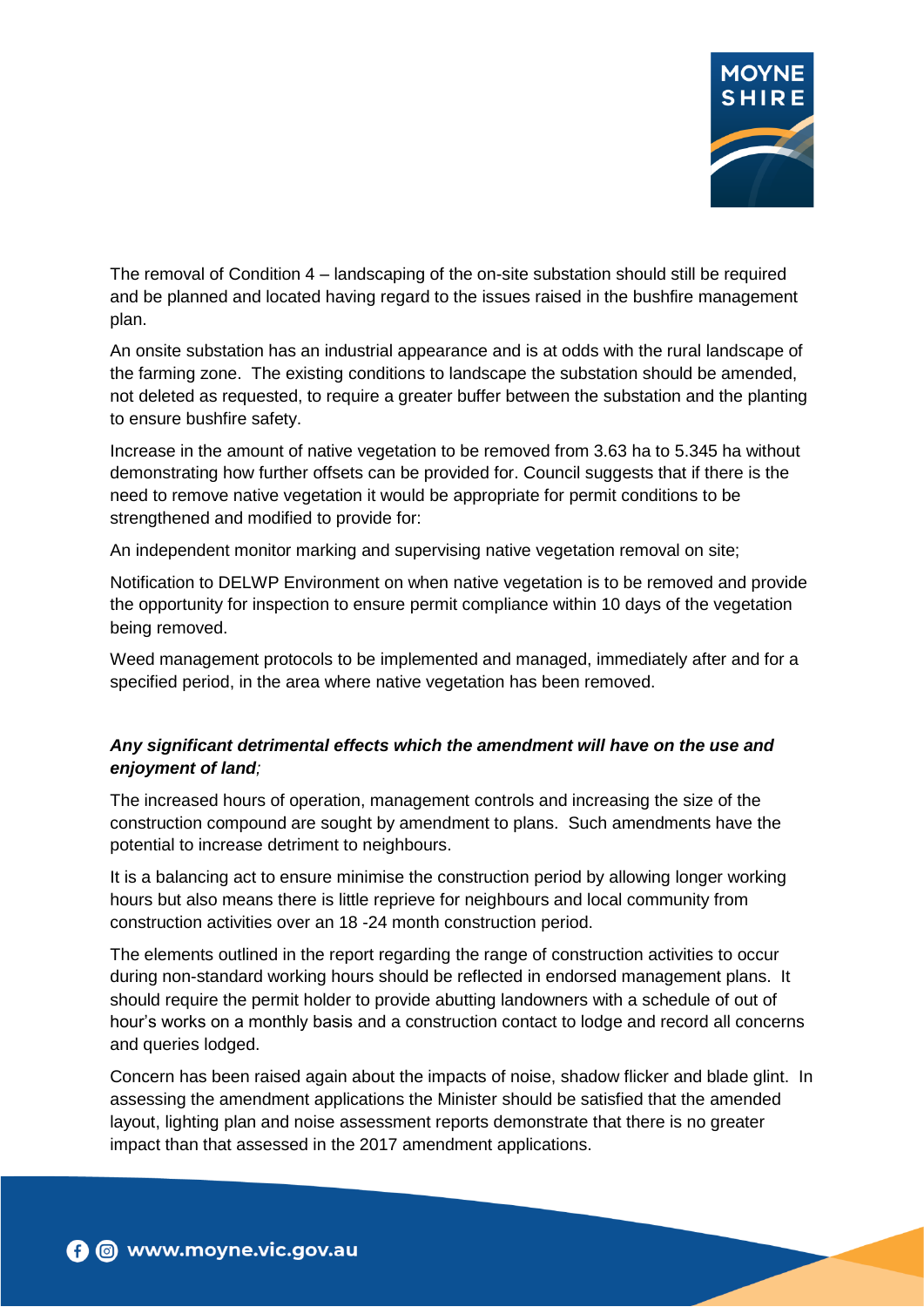

In particular, from a noise perspective, the updated turbine model, should be referenced and updated having regard to the Background Noise assessments that were submitted to accompany the request to extend the permit in 2020.

# *The content of the Moyne Planning Scheme provisions as they relate to the amendments proposed for the wind farm.*

The Moyne Planning Scheme, and in particular Clause 52.32 – Wind Energy Facilities has been amended since the issue of the amended permits in 2017. The Environment Protection Act 2017 now assigns the EPA as the primary regulator for compliance with the New Zealand Standard for Acoustic Noise from Wind Turbines as of 1 July, 2021.

Council raised this issue with the permit holder seeking further changes to this amendment application. The permit holder has agreed to seek to update the noise related conditions during the construction phase of the permit and prior to commissioning of the turbines.

Council requests the Minister to amend and update the noise conditions of the permit to reflect the current planning scheme requirements now, as part of this amendment application. This is in the interests of reducing regulatory burden on Council as the responsible authority for administration and enforcement of the planning permit.

# *Advocacy on behalf of its community*

Council, whilst the amendment application has been on notice has consulted with its community. Issues raised include:

Concern has been raised regarding the wind farm changing the nature and character of the rural landscape and impacting on neighbouring farming activities. Particular concern has been expressed regarding the impact on neighbours from aviation lighting changes, blade glint and shadow flicker.

Bushfire management has been raised now and in previous applications with regards to limiting aerial firefighting on the wind farm site and on neighbouring land. This wind farm is being built in stony rise country where aerial firefighting is a necessity as access by road is not always available.

Amenity impacts from noise is a continued concern. In this case prevailing westerly winds have been raised for consideration in any amendment application.

Native vegetation is limited in the area where the wind farm is to be constructed. Additional native vegetation removal is not supported.